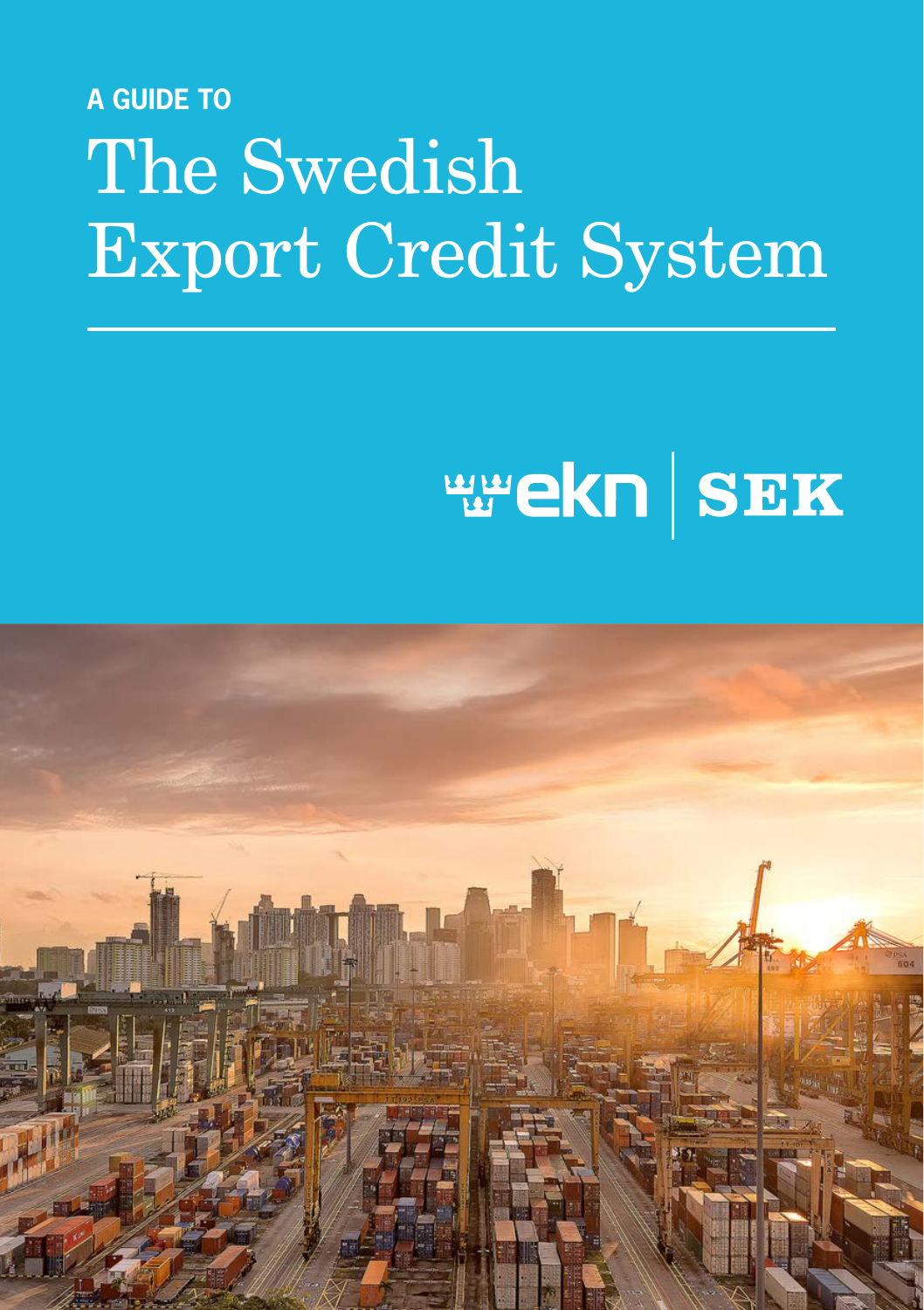# Two Swedish government backed organisations

To facilitate and promote exports and the internationalisation and competitiveness of Swedish industry, Sweden offers a government backed export credit system.

The combined offer facilitates the financing of transactions with Swedish exporting companies and has strong benefits for all parties involved.

EKN, The Swedish Export Credit Agency, offers guarantees for payments and financing in export transactions. The guarantees give international buyers attractive financing terms, while lowering the risk for Swedish exporting companies and commercial banks.

SEK, The Swedish Export Credit Corporation, provides long term funding for Swedish export related transactions. Enjoying a high credit rating, SEK can offer favourable loans to facilitate export deals.

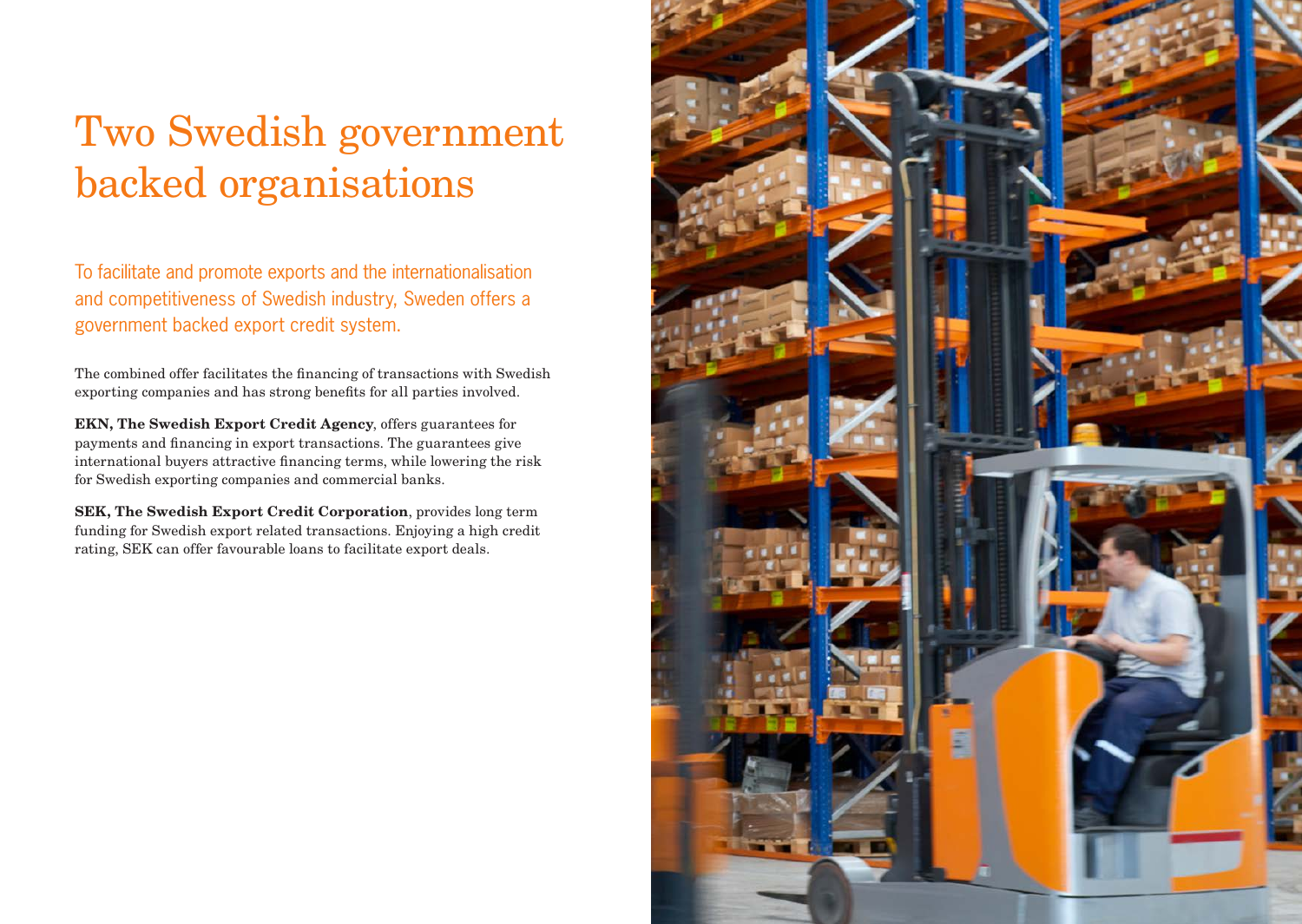## How to finance a Swedish export contract

Export transactions often involve large contracts and buyers that require long repayment periods. A common form of financing is an export credit provided by a commercial bank – a buyer's credit.

Financing of a large Swedish export contract usually involves a commercial bank as the arranger. The bank, or a group of banks, arranges and administers a loan to the buyer in the export contract. EKN is the guarantor, taking the repayment risk with a small portion of the risk retained by the arranging bank. When the borrower is a sovereign the cover is 100%. SEK can provide funding, and also sometimes assume the role as arranger, usually jointly with one or more banks. See an example below.



*\* The Commercial Interest Reference Rate, CIRR, is a state-supported interest rate administered by SEK. It allows exporting companies to offer their customers funding at a favourable fixed rate.* 

#### **Benefits**

**The exporting company** receives upfront payment and can still offer customers competitive financing.

**The buyer** receives access to attractive financing with long tenors. An export credit also diversifies the buyer's loan portfolio, and reduces the use of bank credit limits.

**The commercial bank** minimises its exposure to risk and capital loss thanks to the EKN guarantee. The bank also gains access to attractive funding options with SEK, which improves their balance sheet.

With an EKN guarantee, **the commercial bank** can turn to SEK for optional funding of the loan. The loan is assigned to SEK together with the rights under the EKN guarantee. The loan is now on SEK's balance sheet, while the bank retains the 5 % non-covered portion, if any.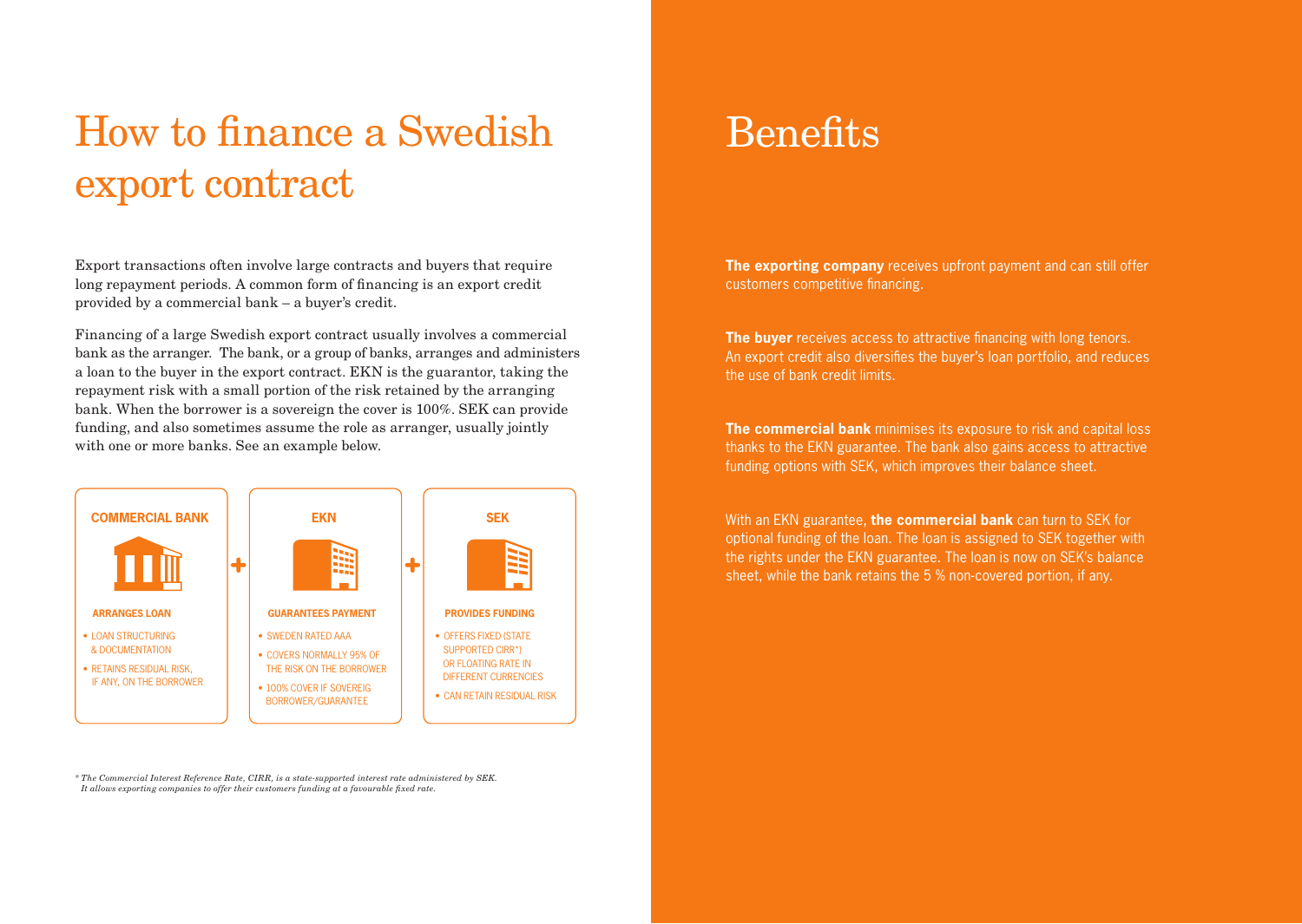### How does it work?

To ensure the best conditions for all parties involved it is very important for the exporter and bank to contact EKN and SEK at an early stage. This is to enable structuring of the business agreements regarding securities, capital structure, and being OECD-compliant. In our environmental and social due diligence, EKN and SEK comply with international standards.

Below you will find a schematic outline for a buyer's credit. Please note that the steps can take place simultaneously.



The exporting company and the buyer sign a sales contract. Payment is to be made at delivery, or with a short credit period.

A bank signs a loan agreement  $\Delta$ . with the buver.

The bank applies for a guarantee – preferably before the contract is signed, and receives an offer from EKN. EKN normally covers 95% of the loan. The bank notifies EKN of disbursements and receives the guarantee. This is when the premium is paid.

If the bank is looking for funding they  $\pm$  will have contacted SEK and received an offer, before signing the contract. The bank will then assign the loan as well as the rights under the EKN guarantee to SEK.

> The bank retains the 5% risk share on the borrower as well as their obligations to EKN, and administers the loan. If the borrower fails to pay according to the loan agreement, EKN will pay compensation to SEK.



#### **CONTACT US**

To find out more about how you can benefit from the Swedish export credit system, get in touch with us today.

www.ekn.se +46 8 788 00 00

www.sek.se +46 8 613 83 00